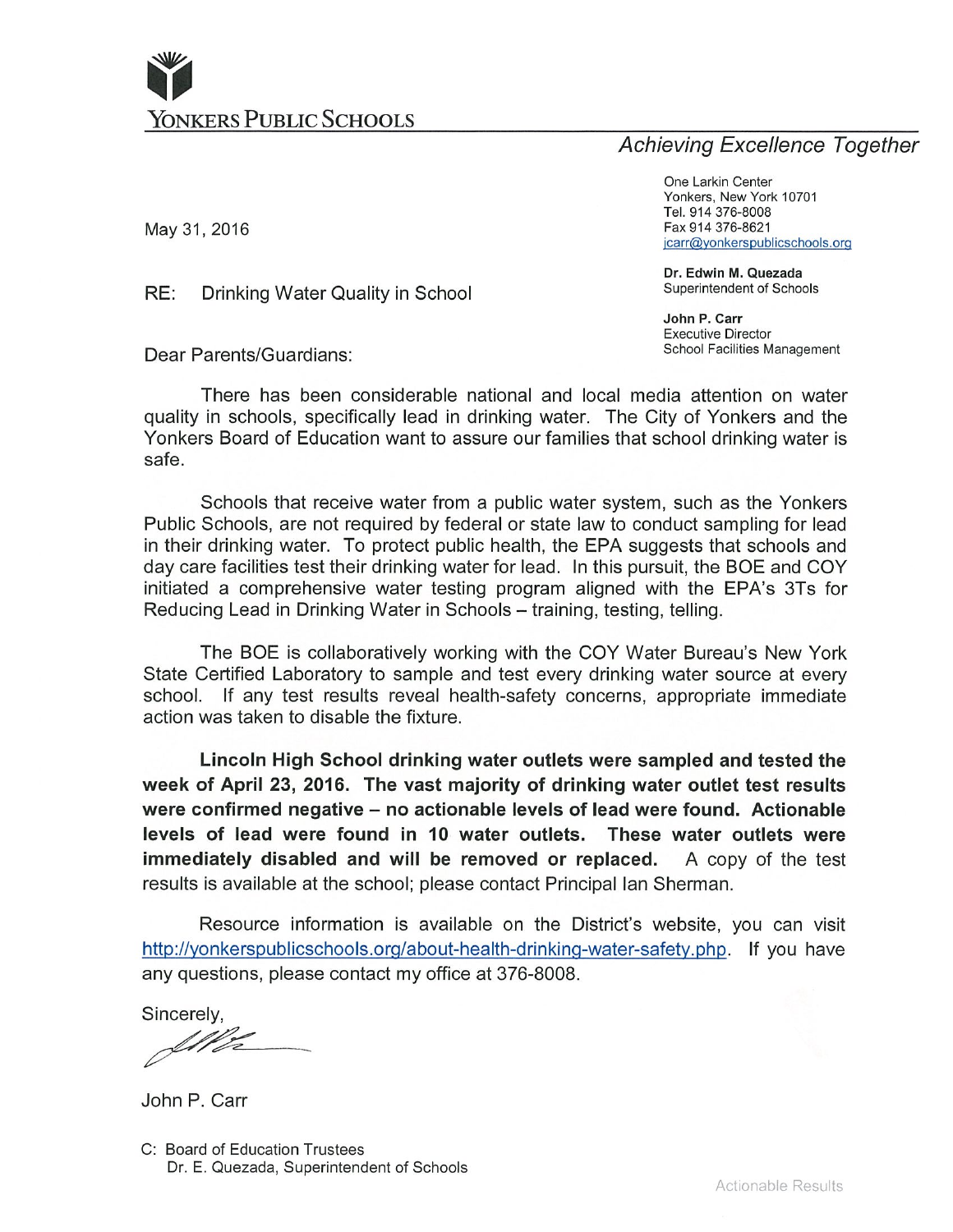

# **Achieving Excellence Together**

One Larkin Center Yonkers, New York 10701 Tel. 914 376-8008 Fax 914 376-8621 jcarr@yonkerspublicschools.org

Dr. Edwin M. Quezada Superintendent of Schools

John P. Carr **Executive Director School Facilities Management** 

Mayo 31, 2016

RE: Calidad del agua potable en las escuelas

Estimados padres/encargados

Los medios de comunicación, locales y nacionales, han tomado en gran consideración el tema de la calidad del agua en las escuelas, específicamente en lo que tiene que ver con la existencia de plomo en el agua potable. La Ciudad de Yonkers y la Junta de Educación deseamos que nuestras familias tengan la certeza de que el agua potable de las escuelas es sana y segura para beber.

Las escuelas que reciben agua de un sistema público, como es el caso de las Escuelas Públicas de Yonkers, no están obligadas por las leves federales o estatales a conducir pruebas de plomo en el agua potable. Para proteger la salud pública, la Agencia de Protección Ambiental (EPA por sus siglas en inglés) sugiere que las escuelas y los centros de cuidado infantil inspeccionen su agua potable para descartar la presencia de plomo. Para alcanzar esta meta, la Junta de Educación y la Ciudad de Yonkers iniciaron un programa integral para examinar el agua el cual está alineado con la iniciativa de la EPA conocida en inglés como 3Ts for Reducing Lead in Drinking Water in Schools - training, testing, telling (3T para Reducir el Plomo del Agua Potable en las Escuelas - Capacitar, Comprobar, Informar).

La Junta de Educación trabaja en colaboración con el Departamento de Agua de la Ciudad de Yonkers y su laboratorio certificado por el Estado de Nueva York para probar y examinar todas las fuentes de agua potable en cada una de las escuelas. Si algún resultado revela causas de preocupación para la salud, se tomarán medidas inmediatas para deshabilitar la fuente o fuentes en cuestión.

Las fuentes de agua potable de Lincoln High School fueron probadas y examinadas durante la semana de Abril 23, 2016. La gran mayoría de los resultados fueron negativos - no se encontraron niveles que requieran acción. Se encontraron niveles que requieren acción en 10 fuentes de agua. Estas fuentes fueron deshabilitadas inmediatamente y serán removidas o reemplazadas. Si desea obtener una copia de los resultados, favor comuníquese con el Director Ian Sherman.

Puede encontrar más información en nuestra página de internet en http://yonkerspublicschools.org/about-health-drinking-water-safety.php. Si tiene alguna pregunta, por favor llámenos al 376-8008.

Atentamente,

Ill

John P. Carr C: Board of Education Trustees Dr. E. Quezada, Superintendent of Schools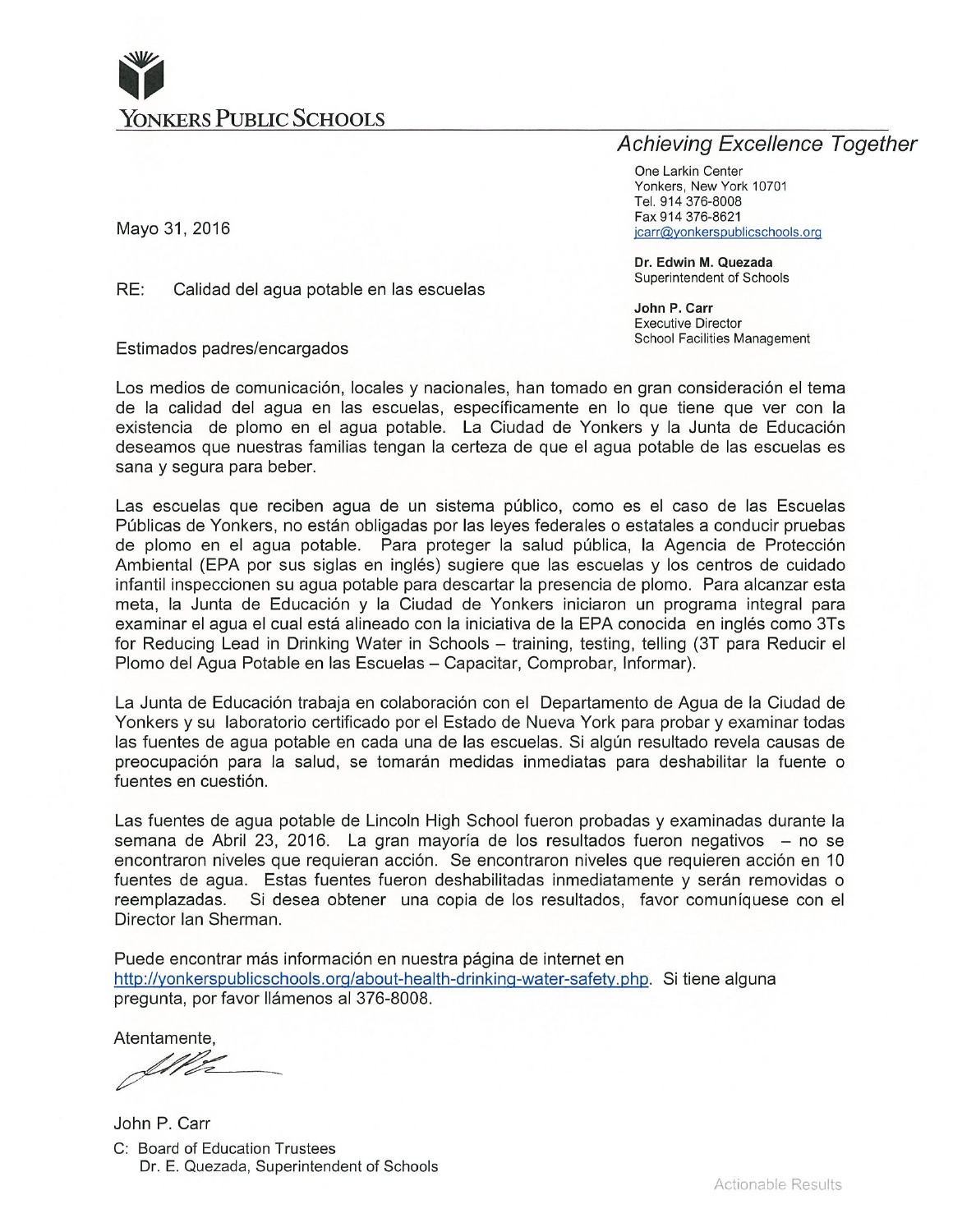### **City of Yonkers, Bureau of Water's Laboratory**

**NY Lab ID No. 10176BOE ID# Lab ID #Date ofCollection Sample Description Initial /FlushedLead Concentration ug/L Date ofAnalysis ACTION TAKEN** 001 | 16-5301 | 4-23-16 | | Initial | 10.2 | 4-24-16  $4 - 24 - 16$ 003 16-5303 4-23-16 **Faucet Rm. 31A** Initial **50.8** 5-26-16 **SHUT OFF** 004 16-5304 4-23-16 **"** Flushed **36.9** 5-26-16 005 16-5305 4-23-16 Initial 12.7 5-26-16007 16-5307 4-23-16 Initial 7.61 4-24-16008 16-5308 4-23-16 Flushed 1.19 4-30-16009 16-5309 4-23-16 Initial 2.15 4-24-16 $4 - 24 - 16$ 011 16-5311 4-23-16 Initial 2.61 4-24-16013 16-5313 4-23-16 Initial 1.74 4-24-16015 | 16-5315 | 4-23-16 | | Flushed | LT 1.00 | 4-24-16 016 16-5316 4-23-16 2.31 4-24-16  $4 - 24 - 16$ 017 16-5317 4-23-16 Initial 2.10 4-24-16019 | 16-5319 | 4-23-16 | | Initial LT 1.00 | 4-24-16 021 16-5321 4-23-16 Initial LT 1.00 4-24-16023 16-5323 4-23-16 Initial 4.75 4-24-164-24-16 025 16-5325 4-23-16 **Faucet Room 147 Initial 17.1 4-24-16 SHUT OFF**026 | 16-5326 | 4-23-16 | | Flushed | 2.25 | 4-30-16 027 16-5327 4-23-16 Initial 4.56 4-24-16029 16-5329 4-23-16 Initial 1.26 4-14-16031 16-5331 4-23-16 **Faucet #2 Rm 151 Initial 197 4-24-16 SHUT OFF**031B | 16-5332 | 4-23-16 **"** Flushed 4.34 4-30-16 032 16-5333 4-23-16**Fountain #1 Rm 153** | Initial | 16.9 | 4-24-16 **SHUT OFF** 033 | 16-5334 | 4-23-16 | " | Flushed | 1.36 | 4-30-16 4-30-16 034 16-5335 4-23-16 **Faucet#2 Room 153 Initial 17.4 4-24-16 SHUT OFF**035 | 16-5336 | 4-23-16 | | Flushed | 6.34 | 4-30-16 036 16-5337 4-23-16 Initial LT 1.00 4-24-16038 16-5339 4-23-16 Initial LT 1.00 4-24-16039 16-5340 4-23-16 Initial 1.53 4-24-16041 16-5342 4-23-16 Initial 11.7 4-30-16043 | 16-5344 | 4-23-16 | | Initial LT 1.00 | 5-26-16 045 16-5346 4-23-16 Initial 1.40 4-30-16047 16-5348 4-23-16 Initial 1.48 4-30-16049 16-5350 4-23-16 Initial 1.48 4-30-16051 16-5352 | 4-23-16 | | Initial | 10.4 5-26-16 053 16-5354 4-23-16 Initial 9.92 5-26-16055 16-5356 4-23-16 Initial 10.2 5-26-16057 | 16-5358 | 4-23-16 | | Initial | LT 1.00 | 4-30-16 4-30-16 059 16-5360 4-23-16 Initial 8.44 4-30-16**Method of Analysis EPA Method 200.8 Rev. 5.4**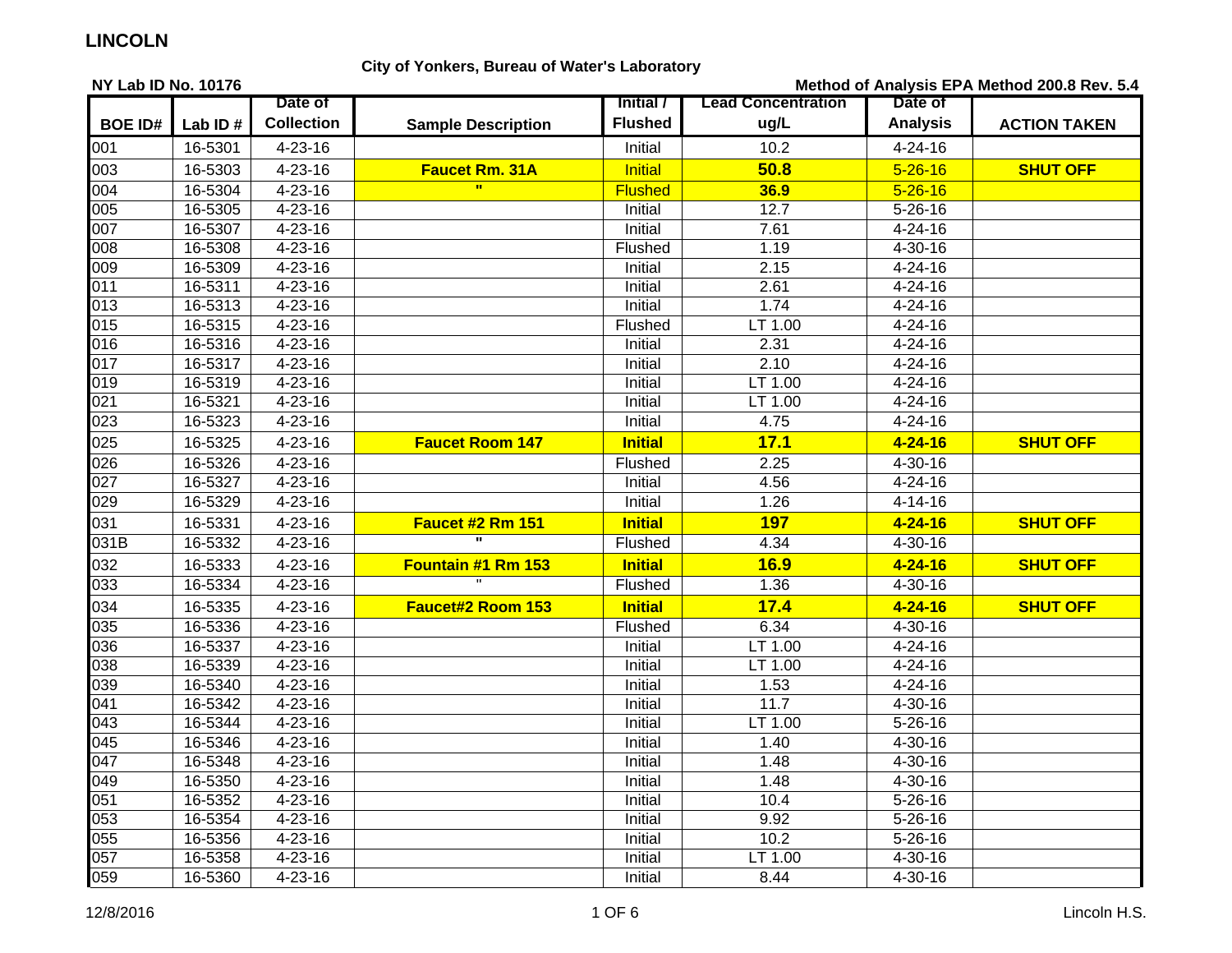### **City of Yonkers, Bureau of Water's Laboratory**

**NY Lab ID No. 10176BOE ID# Lab ID #Date ofCollection Sample Description Initial /FlushedLead Concentration ug/L Date ofAnalysis ACTION TAKEN Method of Analysis EPA Method 200.8 Rev. 5.4** 061 | 16-5362 | 4-23-16 | | Initial | 3.25 | 4-30-16 063 16-5364 4-23-16 **Faucet Rm. 241 Initial 92.0 5-26-16 SHUT OFF** 064 16-5365 4-23-16 **"** Flushed 3.44 5-26-16 065 16-5366 4-23-16 **Faucet Rm. 243 Initial 33.0 4-30-16 SHUT OFF**066 16-5367 \$-23-16 **"** Flushed 2.31 5-2-16 067 16-5368 4-23-16 Initial 5.87 4-30-16069 16-5370 4-23-16**Faucet Rm. 244 Initial 17.6 4-30-16 SHUT OFF** 070 | 16-5371 | 4-23-16 " | Flushed | LT 1.00 | 5-2-16 071 16-5372 4-23-16 Initial LT 1.00 4-30-16073 16-5374 4-23-16 Initial 12.9 4-30-16075 16-5376 4-23-16 Initial 2.65 4-30-16077 16-5378 4-23-16 Initial 7.41 4-30-16079 16-5380 4-23-16 Initial LT 1.00 4-30-16081 16-5382 4-23-16 Initial 12.5 4-30-16083 16-5384 4-23-16 Initial 2.00 4-30-16085 16-5386 4-23-16 **Faucet Rm. 221** Initial **66.5** 4-30-16 **SHUT OFF**086 16-5387 4-23-16 **"** Flushed LT 1.00 5-2-16 087 16-5388 4-23-16 Initial LT 1.00 4-30-16089 16-5390 4-23-16 Initial LT 1.00 4-30-16092 16-5393 4-23-16 Initial LT 1.00 4-30-16093 16-5394 4-23-16 Initial 8.50 4-30-16095 16-5396 4-23-16**Bubbler Rm. 331 Initial <b>77.8 SHUT OFF** 096 16-5397 4-23-16 **"** Flushed LT 1.00 5-26-16 097 16-5398 4-23-16 Initial LT 1.00 4-30-16099 16-5400 4-23-16 **Faucet Rm. 305** Initial **78.7** 5-26-16 **SHUT OFF**100 16-5401 4-23-16 **" Flushed 49.2 5-26-16** 101 16-5402 4-23-16 **Faucet Rm 307 Initial 27.5 4-30-16 SHUT OFF**102 16-5403 4-23-16 **"** Flushed 5.49 5-2-16 103 16-5404 4-23-16 **Faucet Rm. 309** Initial **22.9** 4-30-16 **SHUT OFF**104 16-5405 4-23-16 **"** Flushed 5.02 5-2-16 105 16-5406 4-23-16 Initial LT 1.00 4-30-16107 16-5408 4-23-16 Initial 14.4 4-30-16109 | 16-5410 | 4-23-16 | | Initial | 14.5 | 4-30-16 4-30-16 111 16-5412 4-23-16 Initial 11.9 5-26-16113 16-5414 4-23-16 Initial 3.40 4-30-164-30-16 115 16-5416 4-23-16 **Faucet Rm. 332** Initial **29.9** 4-30-16 **SHUT OFF**116 16-5417 4-23-16**"** Flushed 3.75 5-2-16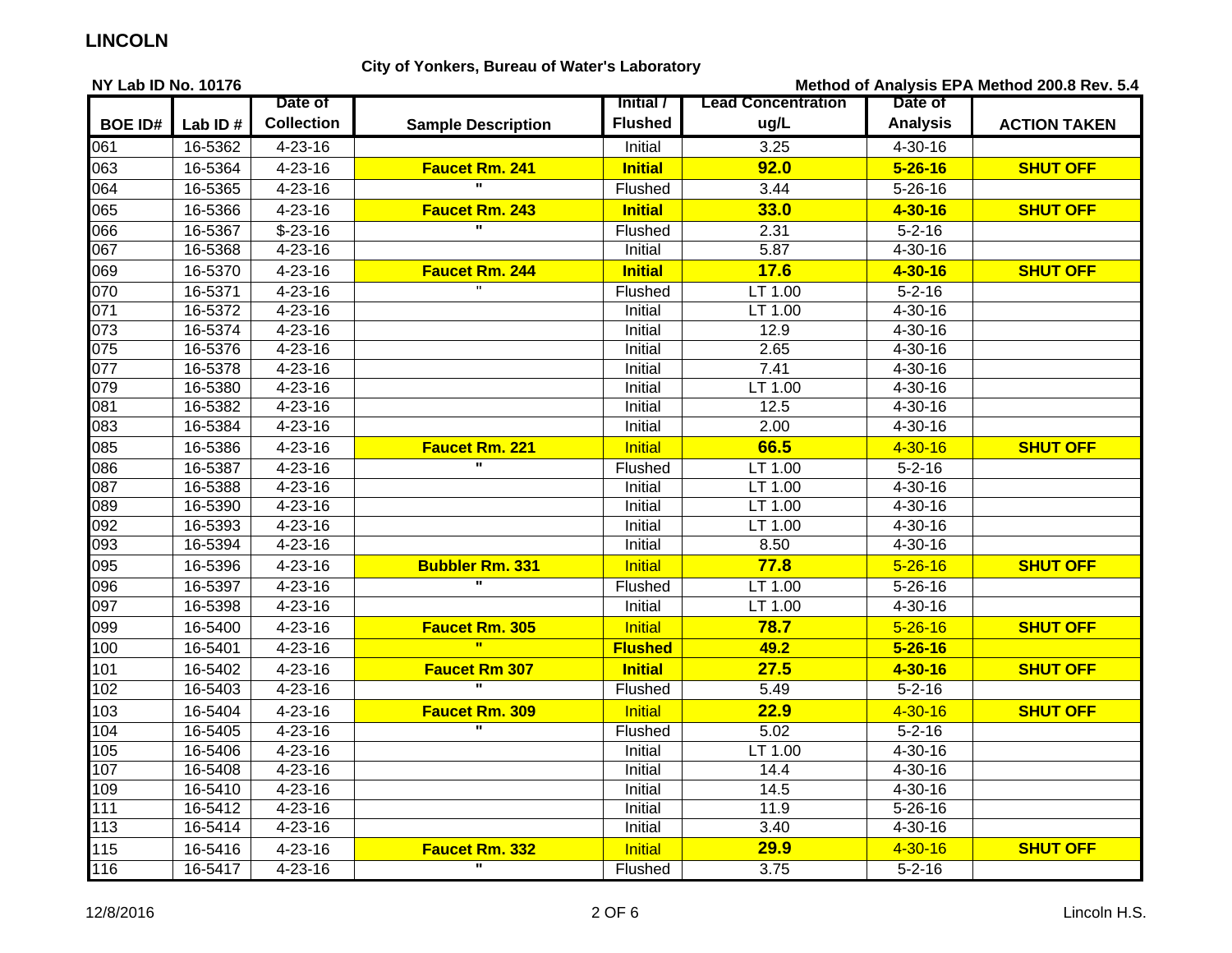### **City of Yonkers, Bureau of Water's Laboratory**

**NY Lab ID No. 10176BOE ID# Lab ID #Date ofCollection Sample Description Initial /FlushedLead Concentration ug/L Date ofAnalysis ACTION TAKEN Method of Analysis EPA Method 200.8 Rev. 5.4**  $LIN-.001$  16-13829 10-15-16 Initial 2.09 12-1-16 02-1 16-13830 10-15-16 Initial LT 1.00 12-1-16 03-2 16-13831 10-15-16 Initial 1.49 12-1-16 04-3 16-13832 10-15-16 Initial $1.77$  12-1-16 05-1 16-13833 10-15-16 Initial $1.22$  12-1-16 06-2 16-13834 10-15-16 Initial1.49 12-1-16 07-1 | 16-13835 | 10-15-16 | | Initial 3.52 | 12-1-16  $12 - 1 - 16$ 08-2 | 16-13836 | 10-15-16 | | Initial | 1.13 | 12-1-16 09-3 16-13837 10-15-16 Initial Requires Digestion 10 | 16-13838 | 10-15-16 | | | 12-1-16  $12 - 1 - 16$ 11 16-13839 10-15-16 Initial Requires Digestion 12-1 16-13840 10-15-16 Initial 1.57 12-1-1613-2 16-13841 10-15-16 2.19 12-1-16 14-3 16-13842 10-15-16 2.42 12-1-16 15-1 16-13843 10-15-16 Initial 1.40 12-1-1616-2 | 16-13844 | 10-15-16 | | Initial | 1.62 | 12-1-16 17-3 16-13845 | 10-15-16 6.99 12-1-16  $12 - 1 - 16$ 18-1 16-13846 10-15-16 Initial 1.72 12-1-1619 16-13847 10-15-16 *Slop sink opp. stairwell G* **Initial 16.4 12-1-16 POSTED** 20 16-13848 10-15-16 Initial Requires Digestion 21-1 16-13849 10-15-16 Initial 3.35 12-2-1622-3 | 16-13850 | 10-15-16 | | Initial | 1.56 | 12-2-16 23-5 | 16-13851 | 10-15-16 | | Initial | 1.56 | 12-2-16 24-1 16-13852 | 10-15-16 1.87 12-2-16 25-2 | 16-13853 | 10-15-16 | | Initial 1.20 | 12-2-16 26-1 16-13854 10-15-16 Initial 1.07 12-2-1627-2 16-13855 10-15-16 1.73 12-2-16 28-3 | 16-13856 | 10-15-16 | | Initial | 1.10 | 12-2-16 29 16-13857 10-15-16 Initial 2.28 12-2-1630 16-13858 10-15-16 Initial Requires Digestion 31-3 | 16-13859 | 10-15-16 | | Initial 1.04 | 12-2-16  $12 - 2 - 16$ 32-1 | 16-13860 | 10-15-16 | | Initial LT 1.00 | 12-2-16 33-1 | 16-13861 | 10-15-16 | | Initial LT 1.00 | 12-2-16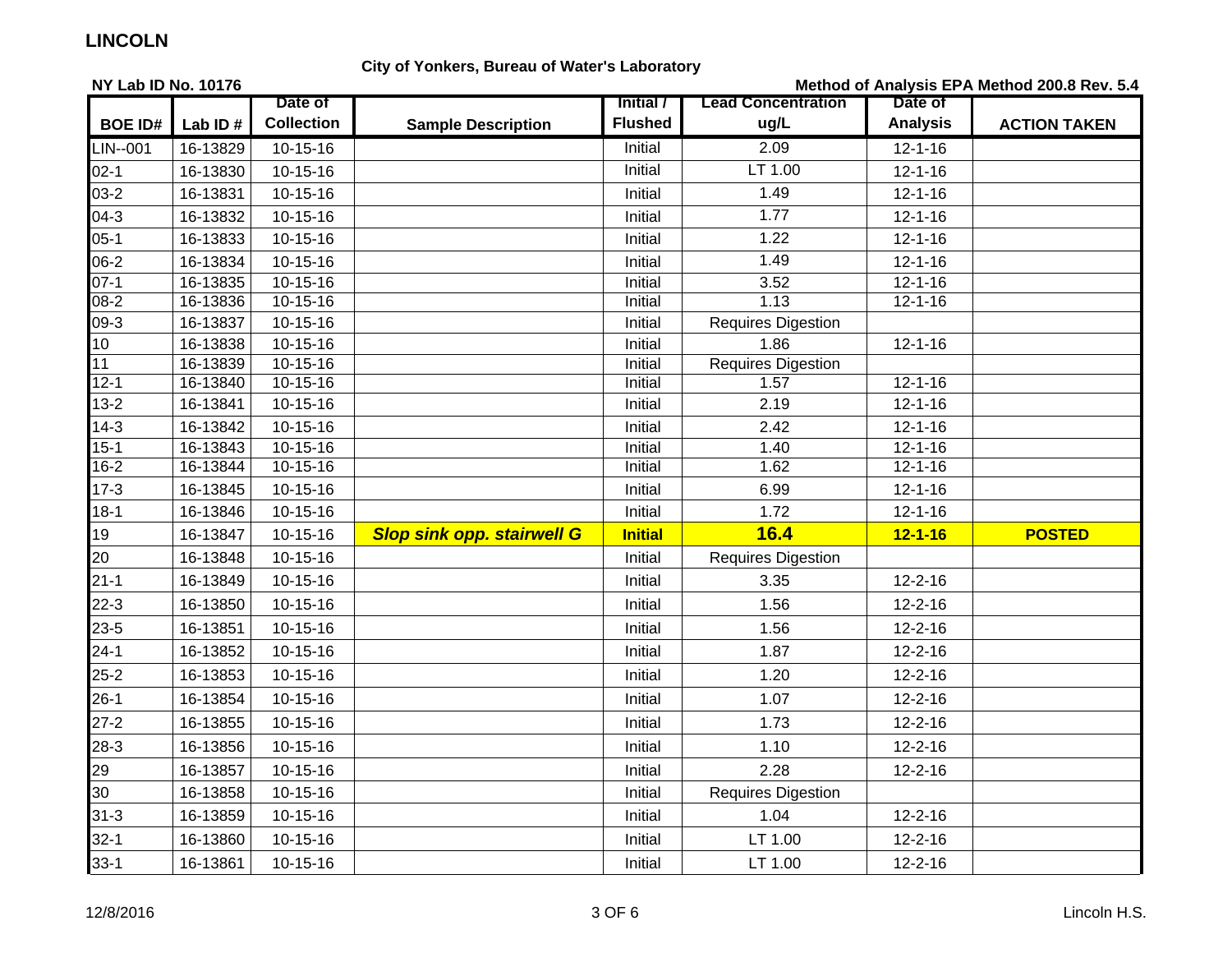### **City of Yonkers, Bureau of Water's Laboratory**

**NY Lab ID No. 10176BOE ID# Lab ID #Date ofCollection Sample Description Initial /FlushedLead Concentration ug/L Date ofAnalysis ACTION TAKEN Method of Analysis EPA Method 200.8 Rev. 5.4** 34-2 16-13862 10-15-16 Initial Requires Digestion 35 16-13863 10-15-16 Initial LT 1.00 12-2-1636 16-13864 10-15-16 Initial 3.39 12-2-1637-1 16-13865 10-15-16 1.43 12-2-16 38-2 16-13866 10-15-16 1.73 12-2-16 39-1 | 16-13867 | 10-15-16 | | Initial | LT 1.00 | 12-2-16 40 16-13868 10-15-16 Initial 1.57 12-2-1641 16-13869 10-15-16 Initial LT 1.00 12-2-1642 16-13870 10-15-16 Initial LT 1.00 12-2-16 $12 - 2 - 16$ 43 16-13871 10-15-16 Initial 4.53 12-2-1644-1 16-13872 10-15-16 Initial Requires Digestion 45-2 16-13873 10-15-16 Initial Requires Digestion 46-1 | 16-13874 | 10-15-16 | | Initial 1.35 | 12-2-16 47-2 16-13875 10-15-16 4.58 12-2-16 48 16-13876 10-15-16 Initial Requires Digestion 49 16-13877 10-15-16 Initial LT 1.00 12-2-1650 16-13878 10-15-16 Initial LT 1.00 12-2-1651 16-13879 10-15-16 Initial Requires Digestion 52-1 | 16-13880 | 10-15-16 | | Initial LT 1.00 | 12-2-16 12-2-16 53-3 16-13881 10-15-16 Initial 3.05 12-2-16 $12 - 2 - 16$ 54-4 16-13882 10-15-16 Initial 1.01 12-2-1655-5 16-13883 10-15-16 LT 1.00 12-2-16  $12 - 2 - 16$ 56-66 | 16-13884 | 10-15-16 | | Initial | LT 1.00 | 12-2-16 57-116-13885 10-15-16 **10-15-16** 10-15-16 **10-16-10-20 10-20 10-20 10-20 10-20 10-20 10-20 10-20 10-20 10-20 10-20 10-20 10-20 10-20 10-20 10-20 10-20 10-20 10-20 10-20 10-20 10-20 10-20 10-20 10-20 10-20 10-20 10-20 10-20 10-**58-216-13886 10-15-16 **10-15-16** 10-15-16 **Initial Requires Digestion** 59-33 | 16-13887 | 10-15-16 | | Initial | LT 1.00 | 12-3-16 600 | 16-13888 | 10-15-16 | | Initial 5.59 | 12-3-16 611 | 16-13889 | 10-15-16 | | Initial 4.71 | 12-3-16 62 16-13890 10-15-16 *Rm. 152 Rear Station* **Initial 18.8 12-3-16 SHUT OFF** 633 | 16-13891 | 10-15-16 | | Initial | 3.84 | 12-3-16 64 16-13892 10-15-16 *Rm 152 Front, Teacher's* **Initial 175 12-3-16 SHUT OFF** 65 16-13893 10-15-16 *Rm. 153* **Initial 79.6 12-3-16 SHUT OFF**666 | 16-13894 | 10-15-16 | | Initial | LT 1.00 | 12-3-16